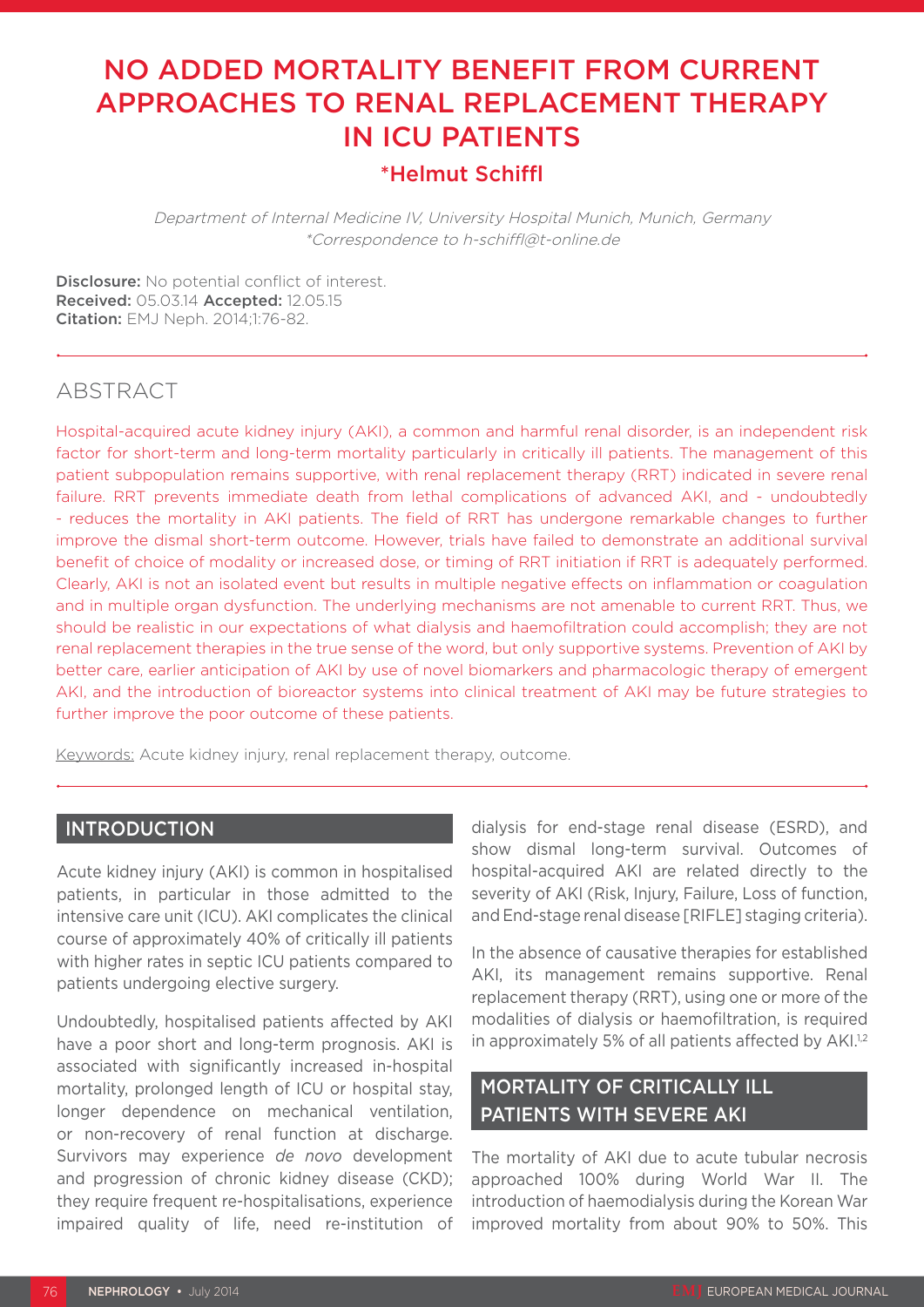remains the best evidence to date that haemodialysis improves short-term outcome of critically ill patients with AKI.<sup>3</sup>

AKI-associated mortality is decreasing<sup>4,5</sup> but the outcome remains poor. In the literature, the mortality rate of patients with AKI plus three failing organs, and a sequential organ failure assessment (SOFA) cardiovascular score of 3 or 4 is 50% at 90 days, whereas 10 years ago it was 65%. Regarding nonseptic AKI requiring RRT, the overall mortality can be as low as 40% at 90 days.

Patients die of AKI, not just simply with AKI. Even small changes in serum creatinine concentrations (<0.5 mg/dl) after cardiothoracic surgery are associated with a substantial increase in the risk of death.<sup>6</sup> A prospective multicentre cohort study<sup>7</sup> found that ICU patients with AKI requiring RRT, matched with ICU subjects for age and severity of illness, had a significantly higher hospital mortality. These results provide further evidence that AKI presents a specific and independent risk factor even under conditions of RRT.

Well-known complications of AKI are fluid overload, retention of uraemic toxins, and electrolyte abnormalities which need at least partial correction. New concepts argue that the development of AKI is the consequence of complex interactions between the actual insult and the subsequent activation of inflammation and coagulation cascades. Experimental models of AKI show that AKI instigates and multiplies cardio-pulmonary, hepatic, and neurologic dysfunction. Further studies provide evidence that AKI is associated with higher infection rates.<sup>8-10</sup>

#### CURRENT APPROACHES TO RRT

The aims of RRT for AKI are to maintain metabolic and volume homeostasis, and to prevent uraemic complications and dysfunction of vital organs during the acute illness until renal function recovers. These benefits must be balanced by potential harms, such as central venous access complications, infection, anticoagulation with heparin and its multiple untoward side-effects, depletion of electrolytes and micronutrients, incorrect dosing of antimicrobial drugs, hypotension, and aggravation of renal and systemic inflammatory effects by the components of the extracorporeal circuit.<sup>11</sup> The introduction of citrate has revolutionised anticoagulation for continuous renal replacement therapy (CRRT). Compared to heparin, citrate

anticoagulation reduces the risk of bleeding and requirement for blood products in patients with or without coagulopathy. Regional citrate anticoagulation effectively prevents extracorporeal thrombosis and improves the delivery of RRT. The use of citrate may also be associated with less systemic inflammation.<sup>12</sup> In critically ill patients, different factors modify the elimination of drugs, particularly antibiotics, when CRRT or sustained low-efficiency dialysis (SLED) is performed. Altered pharmacokinetics of many antibiotics must be taken into account, and a modification of dosages is usually necessary to prevent underdosing.<sup>13</sup>

#### Choice of RRT Modality

RRT is increasingly performed as CRRT, as conventional intermittent haemodialysis (IHD), hybrid techniques (slow extended daily dialysis [SLEDD]), or prolonged intermittent renal replacement therapy (PIRRT), and rarely acute high volume peritoneal dialysis (PD).

CRRT is perceived to offer greater cardiovascular stability. However, IHD interventions, such as daily frequency, augmented duration, volumetric control of ultrafiltration, bicarbonate based dialysate, sodium modelling, ultrafiltration profiles, cooled dialysate, increased dialysate calcium, and biocompatible dialyser membranes, may lead to a reduction in intradialytic hypotensive episodes, and, thus, enable the safe treatment of almost all critically ill patients with AKI.<sup>14</sup>

Based on systematic reviews, there is no convincing evidence that CRRT is superior to IHD in terms of mortality.15-19 These meta-analyses did not include the recently published monocentric Continuous Versus Intermittent Renal Replacement Therapy on the outcome of critically ill patients with acute renal failure (CONVINT) trial.20 The authors of these randomised controlled trials (RCTs) observed no significant differences between daily IHD and continuous veno-venous haemofiltration (CVVHF); they concluded that IHD and CRRTs may be considered equivalent. The rate of comparison of CRRT and hybrid techniques (SLED) is low; very few prospective RCTs are done on SLED. In a randomised trial of 60 patients, continuous venovenous haemodiafiltration (CVVHDF) was compared to 6-8 hours of SLED. There was no difference in ICU or 30-day mortality among treatment arms.<sup>21</sup> The RRT Study in ICU patients (a monocentric RCT) compared SLED with CVVH and observed similar outcome (90-day mortality) between 12-hour SLED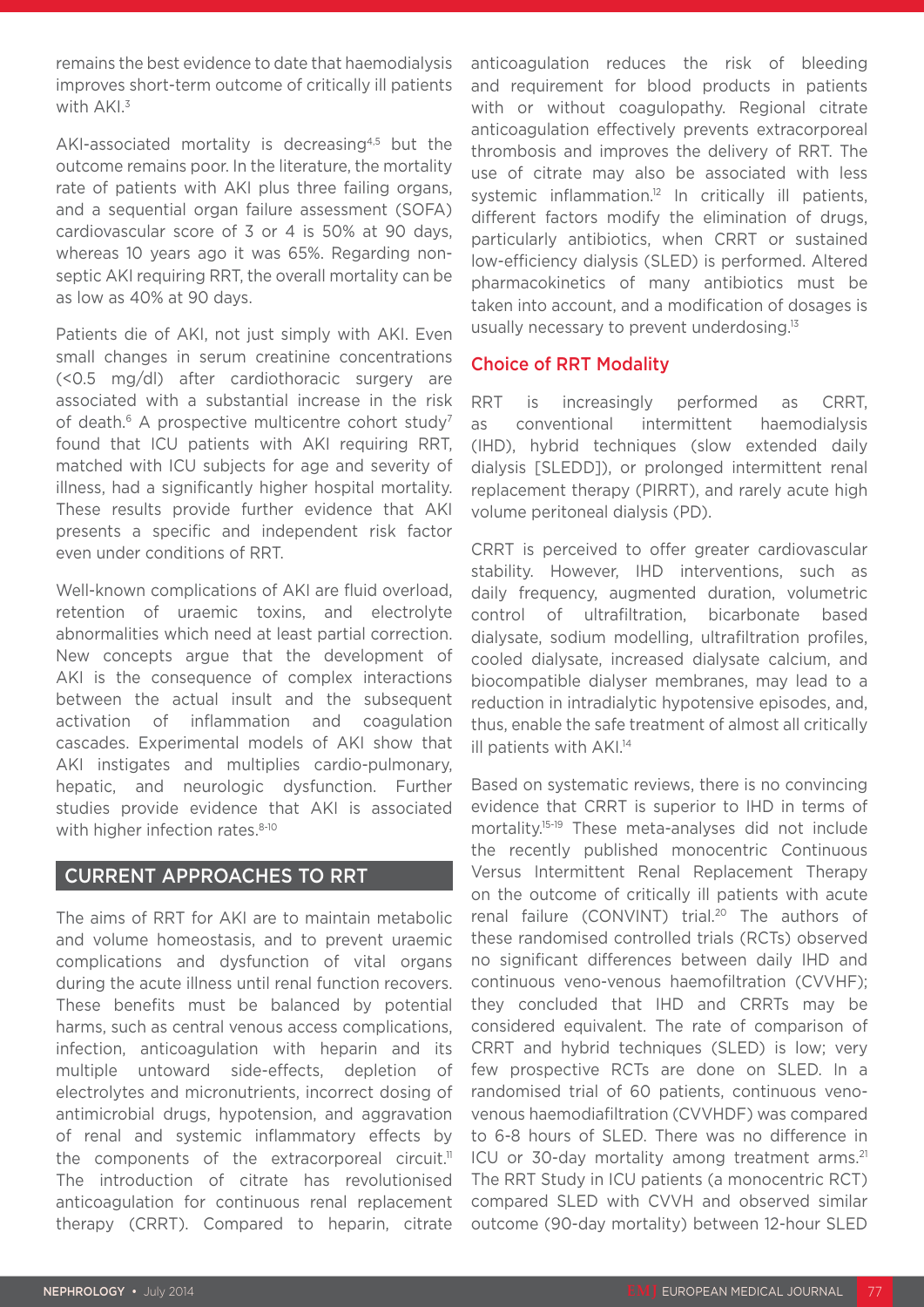or 24-hour CVVH.22 However, more data are needed to state that SLED is equivalent to CRRT. Moreover, both published RCTs have significant drawbacks such as a small number of participating patients and an insufficient statistical power to discriminate differences among treatment groups.<sup>21,22</sup>

Data comparing high volume PD to IHD or CRRT are scarce. One RCT compared daily IHD and high volume PD in 120 patients. High-dose continuous PD provided appropriate metabolic control and survival, while recovery of renal function is similar to daily IHD.<sup>23</sup> Another RCT compared high volume PD and extended daily haemodialysis, and found no evidence of a survival benefit.<sup>24</sup>

The recent Kidney Disease: Improving Global Outcomes (KDIGO) Clinical Practice Guidelines for AKI, recommend that CRRT and IHD are used as complementary therapies, with the suggestion that CRRT be used preferentially for haemodynamically instable patients and exclusively in AKI patients with brain injury or increased intracranial pressure resulting from intracranial haemorrhage or fulminate liver failure. The modality chosen should be guided by the individual patient's clinical status, medical and nursing expertise, and the availability of RRT modes. However, both the frequency and duration of IHD should be adjusted to minimise episodes of intradialytic hypotension by avoiding high ultrafiltration rates.25

### Choice of RRT Modality and Dialysis Dependence after AKI

Development of *de novo* progressive CKD, acceleration of pre-existing CKD, non-recovery of renal function, or ESRD requiring chronic dialysis are associated with higher long-term mortality. Multiple observational studies, including a recently published retrospective cohort study,26 but none of several prospective RCTs, indicated that ICU AKI patients initially treated with intermittent rather than continuous RRT are more likely to become dialysis dependent. A retrospective analysis of 145 septic AKI patients who received RRT with CVVHF or extended daily haemofiltration (EDHF) found that patients who underwent CVVHF had significantly improved renal recovery independent of clinically relevant variables, but had similar 60-day all-cause mortality rates.<sup>27</sup> Also, the pooled database and subsequent analysis of the Randomised Evaluation of Normal Versus Augmented Level Replacement Therapy (RENAL) and the Veterans Affairs/ National Institutes of Health (VA/NIH) trials showed

impressive results regarding renal recovery when CRRT was started first (instead of IHD) in haemodynamically unstable patients.<sup>28</sup>

A Cochrane systematic review comparing IHD with CRRT found similar hospital mortality, ICU mortality, length of hospital stay, and renal recovery in critically ill patients. It is important to keep in mind that only three small RCTs, but none of the observational studies, were included in this part of the analysis.<sup>15</sup> A recently published systematic review and meta-analysis included 23 studies (7 RCTs, 16 observational studies). Pooled analyses of the RCTs demonstrated no significant difference in dialysis dependence rates between the modalities, but pooled analyses of the observational studies showed that patients who initially received IRRT had a 2-fold increased risk of dialysis dependence compared with CRRT. However, the latest metaanalyses have important limitations. The adjusted analyses found a higher rate of dialysis dependence in five observational studies and no difference in two observational studies. There were severe limitations in the observational studies (study design, lack of baseline renal function, cause and severity of AKI, unknown distribution of nonrenal comorbid disease and CKD at baseline, days on RRT and prescription of IHD, and number of hypotensive episodes). The investigators acknowledged that their findings rely exclusively on data from observational studies, which might be associated with allocation bias.<sup>29</sup> Given the human and public health implications of better AKI outcomes, large RCTs, focusing on renal recovery after AKI, are needed to fully understand the potential effects of initial modality choice on subsequent dialysis dependence and longterm mortality.

### TIMING OF RRT IN CRITICALLY ILL PATIENTS WITH AKI

Classical indications for RRT initiation in ICU patients include uraemic symptoms and signs, hyperkalaemia refractory to medical management, volume overload unresponsive to fluid restriction and diuretics, as well as metabolic acidosis that is severe or accompanied by volume overload, precluding adequate bicarbonate therapy. In this situation, RRT is the rescue therapy of immediately lethal complications of severe AKI. Current practice, however, is to initiate RRT early, although RCTs have not been able to document significant benefits of prophylactic dialysis.<sup>16</sup>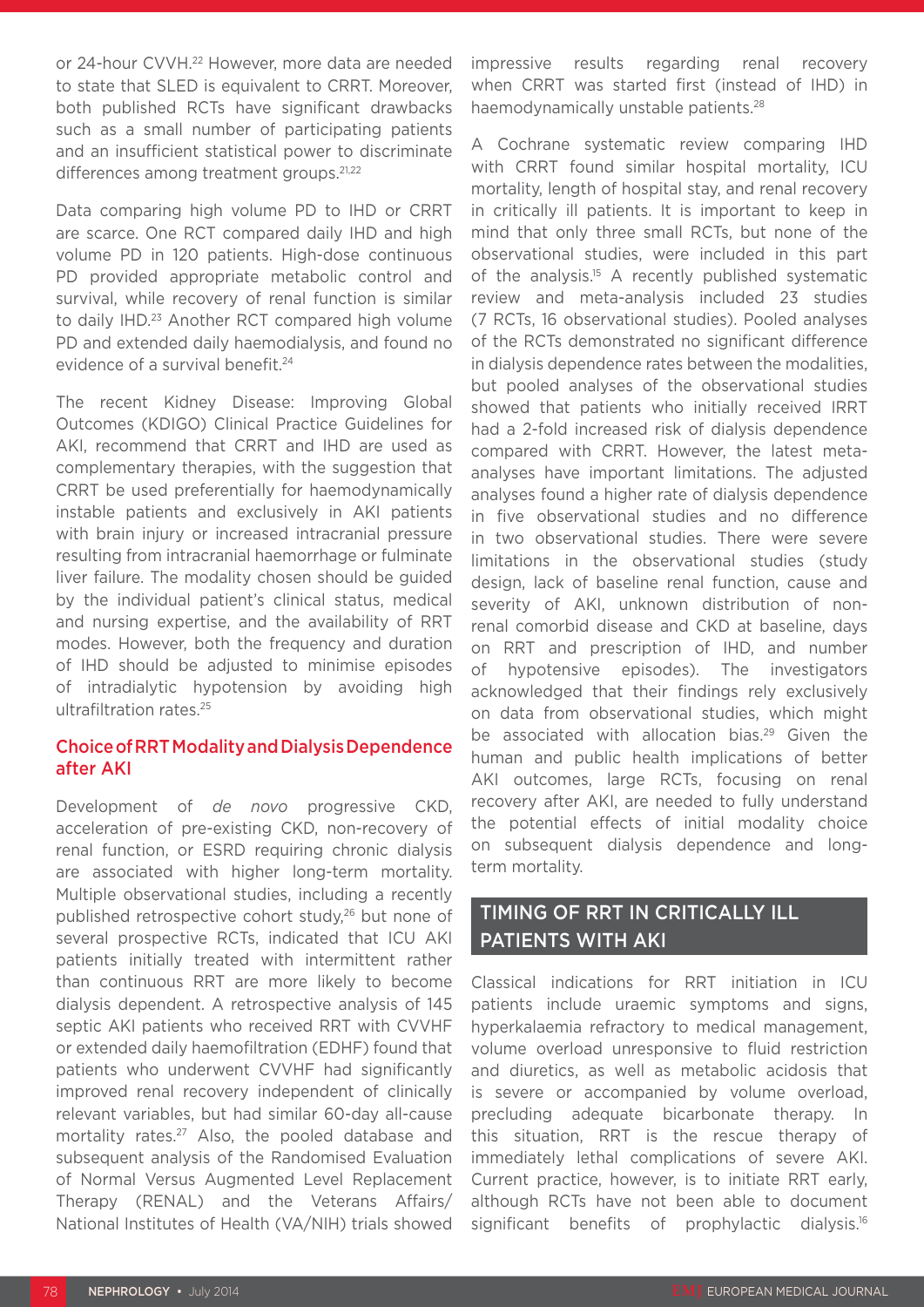In the absence of robust predictive markers of renal functional recovery, there is no commonly accepted definition for the optimal timing of initiating RRT, and indications remain controversial.

Numerous studies have compared early and late initiation of RRT in critically ill patients with AKI (RIFLE Stage 3 or Acute Kidney Injury Network [AKIN] Stage 3). The majority have been retrospective cohort analyses or prospective observational studies and have used a variety of definitions for 'early' or 'late'. To explore the optimal timing for initiation of RRT different parameters were used, including arbitrary cut-offs for serum creatinine, serum urea, urine output, fluid balance, hyperkalaemia, and time from ICU admission or time after onset of AKI. The data obtained are conflicting. One small RCT indicated that of the 28 CRRT patients treated per protocol, 12 patients in the early group (86%) were alive at 2 weeks compared with only 2 patients (14%) in the late group.30 The two other RCTs found no significant differences between early or late therapy. 31,32 208 patients with progressively worsening communityacquired AKI participated in a recently published RCT. Early IHD was initiated when serum urea nitrogen and/or creatinine levels increased to 70 and 7 mg/dl, respectively. Usual start patients received IHD when clinically indicated. 27 (13%) patients recovered kidney function before even receiving RRT. Primary outcome data (in-hospital mortality and dialysis dependence at 3 months) did not support early initiation of IHD in communityacquired AKI.<sup>32</sup>

Three meta-analyses concluded that earlier institution of CRRT or IHD in critically ill patients may be associated with a survival benefit.<sup>33-35</sup> However, the studies were heterogeneous and of variable quality and size with few RCTs. The majority of retrospective analyses used conventional parameters of renal function. However, serum levels of creatinine or urea, as well as urine output, depend on multiple non-renal factors as well. The criterion 'duration of admission to ICU to start of RRT' can only be determined retrospectively; the exact duration of AKI remains often speculative, and the diagnosis of AKI is often delayed or even early AKI is missed when the current gold standard 'serum creatinine' is used. Furthermore, the vast majority of primary studies restricted their analyses to patients who received RRT. However, patients who do not receive early RRT can follow different paths. They may need late initiation of RRT, they may die before initiation of dialysis, or they may recover kidney function. It cannot be excluded that more patients with less severe AKI (less than RIFLE Stage 3) received early RRT and it may be possible that the severity of the underlying illness and patient characteristics were different from those of patients in whom RRT was delayed. Also, earlier initiation of RRT may have been prompted by volume overload or life-threatening electrolyte disturbances, whereas progressive uraemia and distant organ dysfunctions may trigger a late start of RRT.

A recent multicentre retrospective study enrolled 648 ICU patients with post-surgical AKI. The initiation of RRT was categorised according to the time between ICU admission and start of RRT as early (less than 1 day), intermediate (2-3 days), and late (4 or more days). Estimated probability of death and in-hospital mortality rates followed 'U curves', suggesting that very early and late initiation of RRT may equally increase mortality.<sup>36</sup>

Taken together, the additional effect of timing the initiation of RRT on survival of patients with severe AKI is yet to be investigated in large RCTs. There is an urgent need to clarify whether subgroups of critically ill patients with septic AKI or cardiogenic shock benefit from an earlier commencement of RRT. Future trials should use a panel of novel biomarkers to define early and late initiation of RRT.

The KDIGO Clinical Practice Guidelines recommend<sup>25</sup> the decision to initiate RRT should be based on the clinical context, the presence of conditions that can be modified with RRT, and trends of laboratory tests rather than single blood urea nitrogen or creatinine levels. The initiation of RRT may be deferred if the underlying clinical condition is improving. There may be patients with a futile prognosis in whom RRT would not be appropriate.

#### INTENSITY OF RRT

Clinical trials of the intensity of RRT for AKI have produced conflicting results. There is no consensus regarding the optimal intensity of RRT to address the high mortality of critically ill patients with AKI requiring RRT. Traditionally, in studies with ICU patients, the dosage of RRT has been assessed by variants of Kt/V urea in dialysis based modalities, all of which have limitations. Due to the difficulty in assessing the volume of distribution of urea, the delivered dosage of IHD can be markedly lower than that prescribed and is not routinely measured in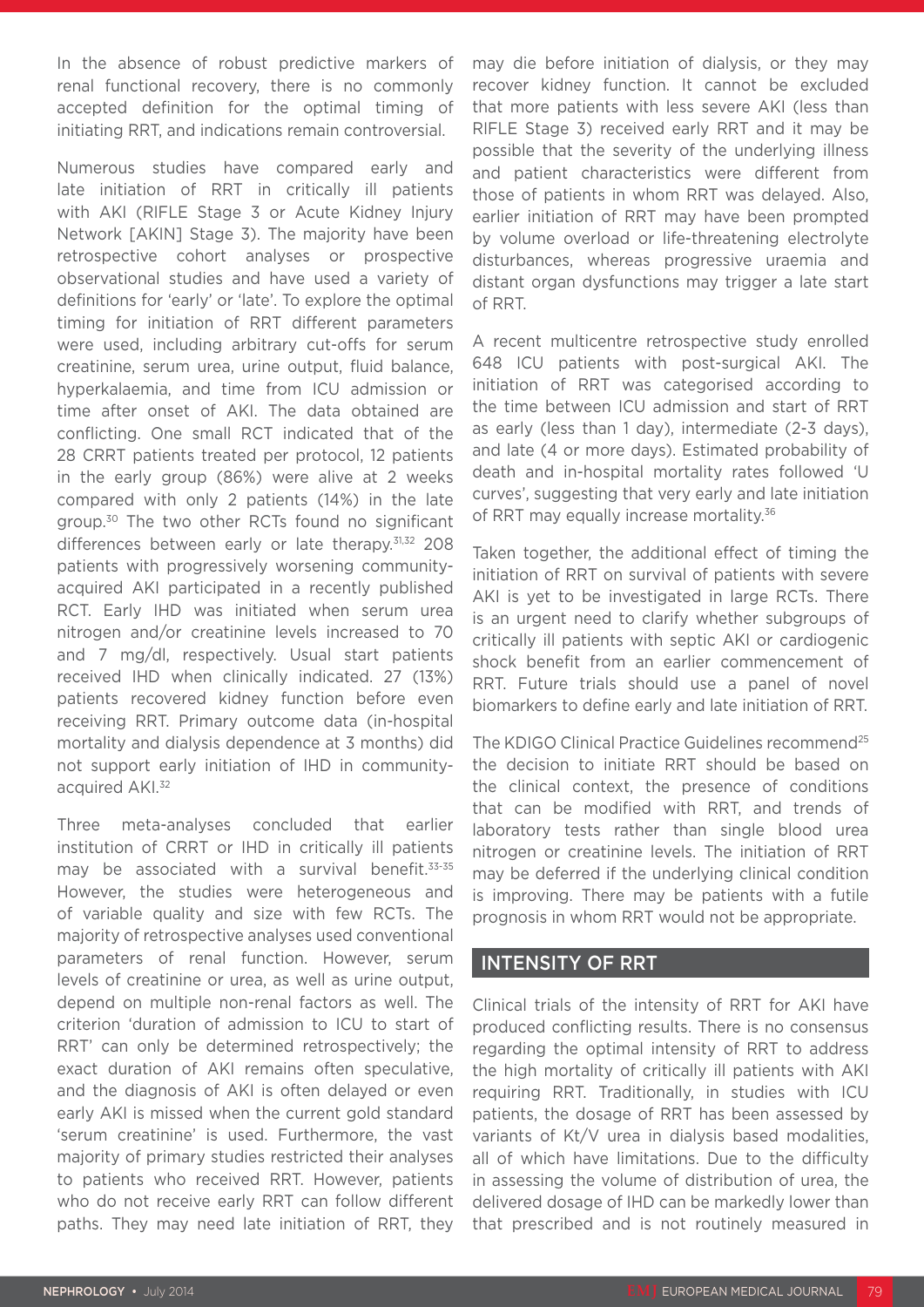clinical practice. The weight-adjusted effluent flow rate is used as surrogate for convective therapies. However, any assessment of RRT adequacy based solely on small solute clearance remains incomplete and neglects fluid balance and removal of middle and large-sized molecules.

Although studies assessing the effect of RRT intensity on mortality of AKI patients have been conducted since 1975, there is a paucity of data regarding adequate dosage of RRT to be delivered for AKI, particularly for IHD or SLED. The majority of trials published before 2008 clearly favoured more intensive therapy, whereas trials published after 2008 showed more intensive RRT not to be more effective than less intensive regimens. This difference is probably due to study design (single centre versus multicentre), patient characteristics, and the actual RRT dosages delivered.

Two large-scale multicentre trials of higher versus standard dose RRT in critically ill patients with AKI, the VA/NIH trial, $37$  and the RENAL trial, $38$  found no improvement in clinical outcomes with the delivery of a higher intensity dose, including endpoints such as survival or renal recovery. Recent meta-analyses are similarly negative, showing no improvement in overall outcome or in patient subsets (septic versus non-septic) with higher doses of RRT.39,40 A minimum delivered dose of at least 20-25 ml/ kg/hour for CRRT and a single pool Kt/V urea of 1.2-1.4 for IHD thrice-weekly appears adequate for many critically ill AKI patients.<sup>25</sup> It is accepted that hypercatabolic or volume overloaded patients may require higher doses or frequencies of RRT. Given the well-known discrepancies between prescribed and delivered doses in RRT in the acute setting, prescribing a modestly higher dose of therapy may be necessary to achieve target doses.

## HIGH VOLUME HAEMOFILTRATION FOR SEPTIC AKI

High volume haemofiltration effluent rates >50 ml/kg/hour were believed to improve outcomes in critically ill patients with sepsis or septic shock. However, two recent meta-analyses including three or four RCTs, respectively, did not show any meaningful difference in early mortality between high volume and standard volume haemofiltration. There is insufficient evidence for a therapeutic benefit for the routine use of high volume haemofiltration in septic AKI.<sup>41,42</sup>

#### Biocompatibility of Haemodialysis Membranes and Outcome of AKI

The effect of bio-incompatibility of haemodialysis membranes on mortality in AKI has been the subject of intense and industry-driven debate, with some - but not all - studies reporting a lower risk of death among patients dialysed with biocompatible membranes compared to bio-incompatible membranes. Two meta-analyses suggested a survival advantage for synthetic membranes over unsubstituted cellulose (cuprophane) membranes.43,44 As cuprophane membranes have been phased out over time and the price difference between synthetic and modified cellulose membranes is negligible, the impact of membrane choice on patient outcome has become somewhat passé.

### CONCLUSIONS

Mortality associated with severe AKI remains unacceptably high, in spite of a number of new advances in RRT technology and approaches to RRT. Although it has been argued that RRT is not yet fully optimised, further adjustments of RRT in ICU AKI may have little impact on overall mortality. In the setting of multi-organ failure, we should be realistic in our expectations of what dialysis and haemofiltration can accomplish. Cell therapy devices are currently developed to replace the filtrative, metabolic, and endocrinologic functions of the human kidneys lost in AKI.45 The bioartificial kidney, which incorporates a haemofilter with tubular cell lines, may be particularly promising in this regard.

The National Confidential Enquiry into Patient Outcome and Death (NCEPOD) 2009 report on AKI, 'adding insult to injury', identified deficiencies in care in 50% of hospitalised cases, including failures in AKI prevention, recognition, therapy, and timely access to specialised services. 30% of cases of AKI were judged to be preventable.<sup>46</sup> Early identification of AKI with novel candidate biomarkers may be an important step in improving outcome. These biomarkers help not only in the early detection of AKI before the onset of a rise in serum creatinine, but also in the differential diagnosis of the condition.<sup>47</sup>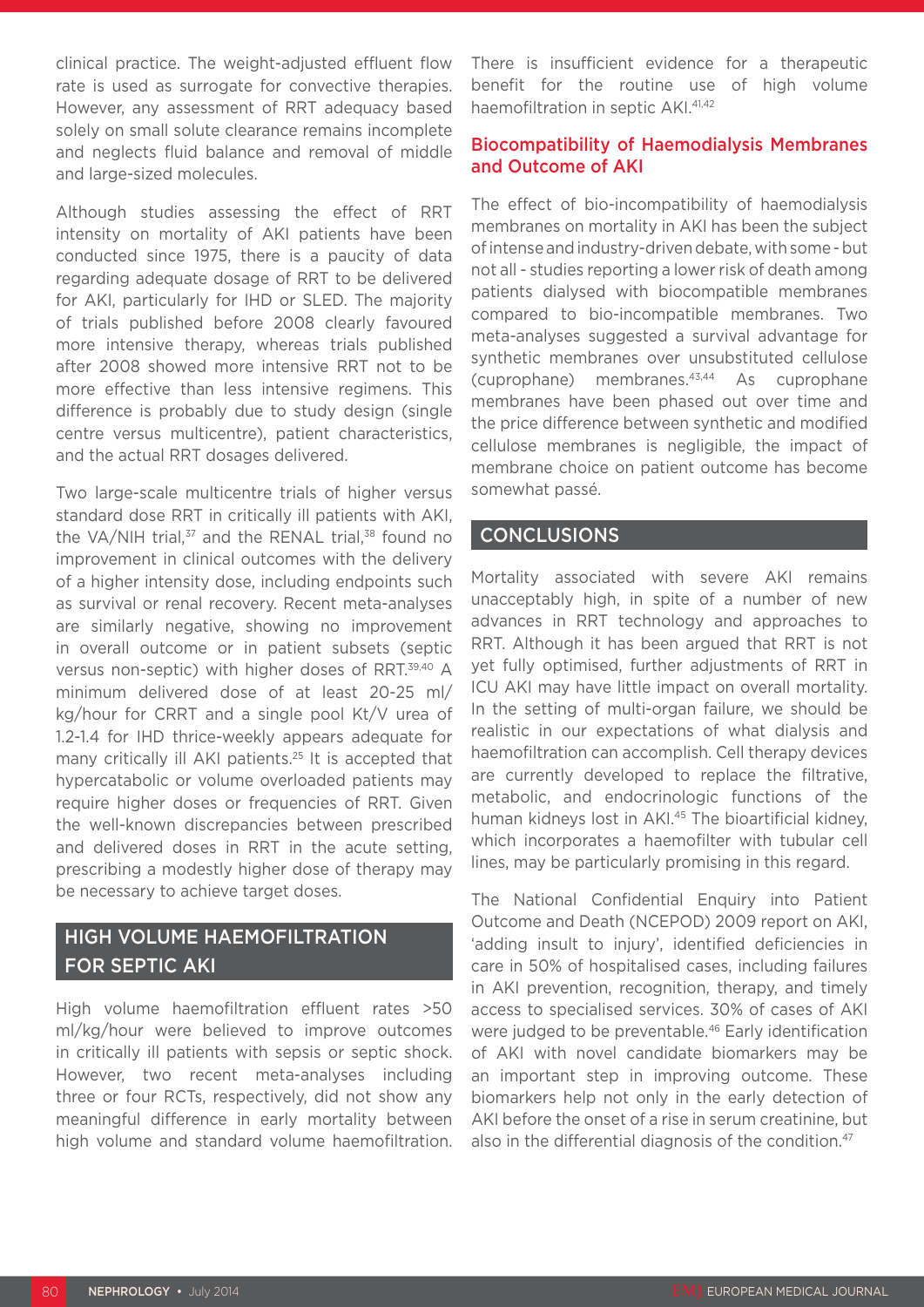#### **REFERENCES**

1. Bellomo R et al. Acute kidney injury. Lancet. 2012;380(9843):756-66.

2. Cohen SD, Kimmel PL. Long-term sequelae of acute kidney injury in the ICU. Curr Opin Crit Care. 2012;18(6):623-8.

3. Schrier RW et al. Acute renal failure: definitions, diagnosis, pathogenesis, and therapy. J Clin Invest. 2004;114(1):5-14.

4. Bagshaw SM et al. Changes in the incidence and outcome for early acute kidney injury in a cohort of Australian intensive care units. Crit Care. 2007;11(3):R68.

5. Waikar SS et al. Declining mortality in patients with acute renal failure, 1988 to 2002. J Am Soc Nephrol. 2006;17(4): 1143-50.

6. Lassnigg A et al. Minimal changes of serum creatinine predict prognosis in patients after cardiothoracic surgery: a prospective cohort study. J Am Soc Nephrol. 2004;15(6):1597-605.

7. Metnitz PG et al. Effect of acute renal failure requiring renal replacement therapy on outcome in critically ill patients. Crit Care Med. 2002;30(9): 2051-8.

8. Yap SC, Lee HT. Acute kidney injury and extrarenal organ dysfunction: new concepts and experimental evidence. Anesthesiology. 2012;116(5):1139-48.

9. Lee DW et al. Cytokines in acute kidney injury (AKI). Clin Nephrol. 2011;76(3): 165-73.

10. Singbartl K, Kellum JA. AKI in the ICU: definition, epidemiology, risk stratification, and outcomes. Kidney Int. 2012;81(9):819-25.

11. Palevsky PM et al. Renal replacement therapy and the kidney: minimizing the impact of renal replacement therapy on recovery of acute renal failure. Curr Opin Crit Care. 2005;11(6):548-54.

12. Oudemans-van Straaten HM, Ostermann M. Bench-to-bedside review: citrate for continuous renal replacement therapy, from science to practice. Crit Care. 2012;16(6):249.

13. Fissell WH. Antimicrobial dosing in acute renal replacement. Adv Chronic Kidney Dis. 2013;20(1):85-93.

14. Vinsonneau C et al. Continuous venovenous haemodiafiltration versus intermittent haemodialysis for acute renal failure in patients with multipleorgan dysfunction syndrome: a multicentre randomised trial. Lancet. 2006;368(9533):379-85.

15. Rabindranath K et al. Intermittent versus continuous renal replacement therapy for acute renal failure in adults. Cochrane Database Syst Rev.

#### 2007;(3):CD003773.

16. Pannu N et al. Renal replacement therapy in patients with acute renal failure: a systematic review. JAMA. 2008;299(7):793-805.

17. Bagshaw SM et al. Continuous versus intermittent renal replacement therapy for critically ill patients with acute kidney injury: a meta-analysis. Crit Care Med. 2008;36(2):610-7.

18. Friedrich JO et al. Hemofiltration compared to hemodialysis for acute kidney injury: systematic review and meta-analysis. Crit Care. 2012;16(4):R146.

19. Ghahramani N et al. A systematic review of continuous renal replacement therapy and intermittent haemodialysis in management of patients with acute renal failure. Nephrology (Carlton). 2008;13(7):570-8.

20. Schefold JC et al. The effect of continuous versus intermittent renal replacement therapy on the outcome of critically ill patients with acute renal failure (CONVINT): a prospective randomized controlled trial. Crit Care. 2014;18(1):R11.

21. Abe M et al. Comparison of sustained hemodiafiltration with continuous venovenous hemodiafiltration for the treatment of critically ill patients with acute kidney injury. Artif Organs. 2010;34(4):331-8.

22. Schwenger V et al. Sustained low efficiency dialysis using a single-pass batch system in acute kidney injury a randomized interventional trial: the REnal Replacement Therapy Study in Intensive Care Unit PatiEnts. Crit Care. 2012;16(4):R140.

23. Gabriel DP et al. Continuous peritoneal dialysis compared with daily hemodialysis in patients with acute kidney injury. Perit Dial Int. 2009;29 Suppl 2:S62-71.

24. Ponce D et al. A randomized clinical trial of high volume peritoneal dialysis versus extended daily hemodialysis for acute kidney injury patients. Int Urol Nephrol. 2013;45(3):869-78.

25. Kidney Disease: Improving Global Outcomes (KDIGO) Acute kidney injury work group. KDIGO clinical practice guideline for acute kidney injury. Kidney Int. 2012;Suppl.2:1-138.

26. Wald R et al. The association between renal replacement therapy modality and long-term outcomes among critically ill adults with acute kidney injury: a retrospective cohort study. Crit Care Med. 2013.

27. Sun Z et al. Continuous venovenous hemofiltration versus extended daily hemofiltration in patients with septic acute kidney injury: a retrospective cohort

#### study. Crit Care. 2014;18(2):R70.

28. Bellomo R, Schneider AG. The real cost of conventional hemodialysis in critically ill patients. Crit Care Med. 2014;42(4):990-1.

29. Schneider AG et al. Choice of renal replacement therapy modality and dialysis dependence after acute kidney injury: a systematic review and meta-analysis. Intensive Care Med. 2013;39(6):987-97.

30. Sugahara S, Suzuki H. Early start on continuous hemodialysis therapy improves survival rate in patients with acute renal failure following coronary bypass surgery. Hemodial Int. 2004;8(4):320-5.

31. Bouman CS et al. Effects of early high-volume continuous venovenous hemofiltration on survival and recovery of renal function in intensive care patients with acute renal failure: a prospective, randomized trial. Crit Care Med. 2002;30(10):2205-11.

32. Jamale TE et al. Earlier-start versus usual-start dialysis in patients with community-acquired acute kidney injury: a randomized controlled trial. Am J Kidney Dis. 2013;62(6):1116-21.

33. Seabra VF et al. Timing of renal replacement therapy initiation in acute renal failure: a meta-analysis. Am J Kidney Dis. 2008;52(2):272-84.

34. Karvellas CJ et al. A comparison of early versus late initiation of renal replacement therapy in critically ill patients with acute kidney injury: a systematic review and meta-analysis. Crit Care. 2011;15(1):R72.

35. Wang X, Jie YW. Timing of initiation of renal replacement therapy in acute kidney injury: a systematic review and metaanalysis. Ren Fail. 2012;34(3):396-402.

36. Shiao CC et al. U-curve association between timing of renal replacement therapy initiation and in-hospital mortality in postoperative acute kidney injury. PLoS One. 2012;7(8):e42952.

37. Palevsky PM et al. Intensity of renal support in critically ill patients with acute kidney injury. N Engl J Med. 2008;359(1): 7-20.

38. Bellomo R et al. Intensity of continuous renal-replacement therapy in critically ill patients. N Engl J Med. 2009;361(17): 1627-38.

39. Van Wert R et al. High-dose renal replacement therapy for acute kidney injury: systematic review and metaanalysis. Crit Care Med. 2010;38(5): 1360-9.

40. Jun M et al. Intensities of renal replacement therapy in acute kidney injury: a systematic review and metaanalysis. Clin J Am Soc Nephrol.